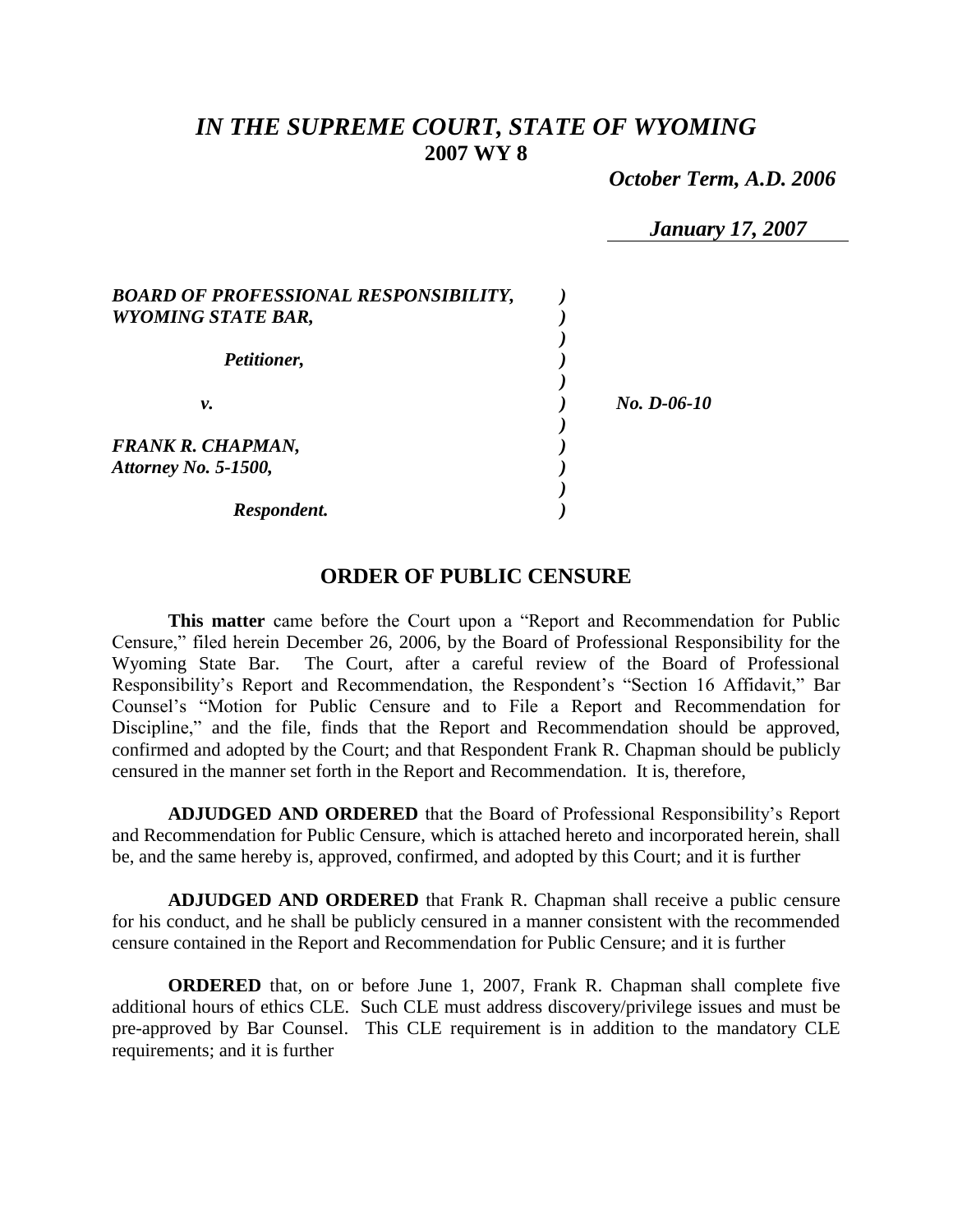**ORDERED** that, pursuant to Section 26 of the Disciplinary Code for the Wyoming State Bar, Frank R. Chapman shall reimburse the Wyoming State Bar the amount of \$49.68, representing the costs incurred in handling this matter, as well as pay the administrative fee of \$500.00. Mr. Chapman shall pay the total amount of \$549.68 to the Clerk of the Board of Professional Responsibility on or before March 1, 2007; and it is further

**ORDERED** that the Clerk of this Court shall docket this Order of Public Censure, along with the incorporated Report and Recommendation for Public Censure, as a matter coming regularly before this Court as a public record; and it is further

**ORDERED** that, pursuant to Rule 4(c) of the Disciplinary Code for the Wyoming State Bar, this Order of Public Censure, along with the incorporated Report and Recommendation for Public Censure, shall be published in the Wyoming Reporter and the Pacific Reporter; and it is further

**ORDERED** that the Clerk of this Court cause a copy of the Order of Public Censure to be served upon Respondent Frank R. Chapman; and it is further

**ORDERED** that the Clerk of this Court transmit a copy of this Order of Public Censure to members of the Board of Professional Responsibility, and the clerks of the appropriate courts of the State of Wyoming.

**DATED** this \_\_\_\_\_\_ day of January, 2007.

# **BY THE COURT:**

**BARTON R. VOIGT Chief Justice**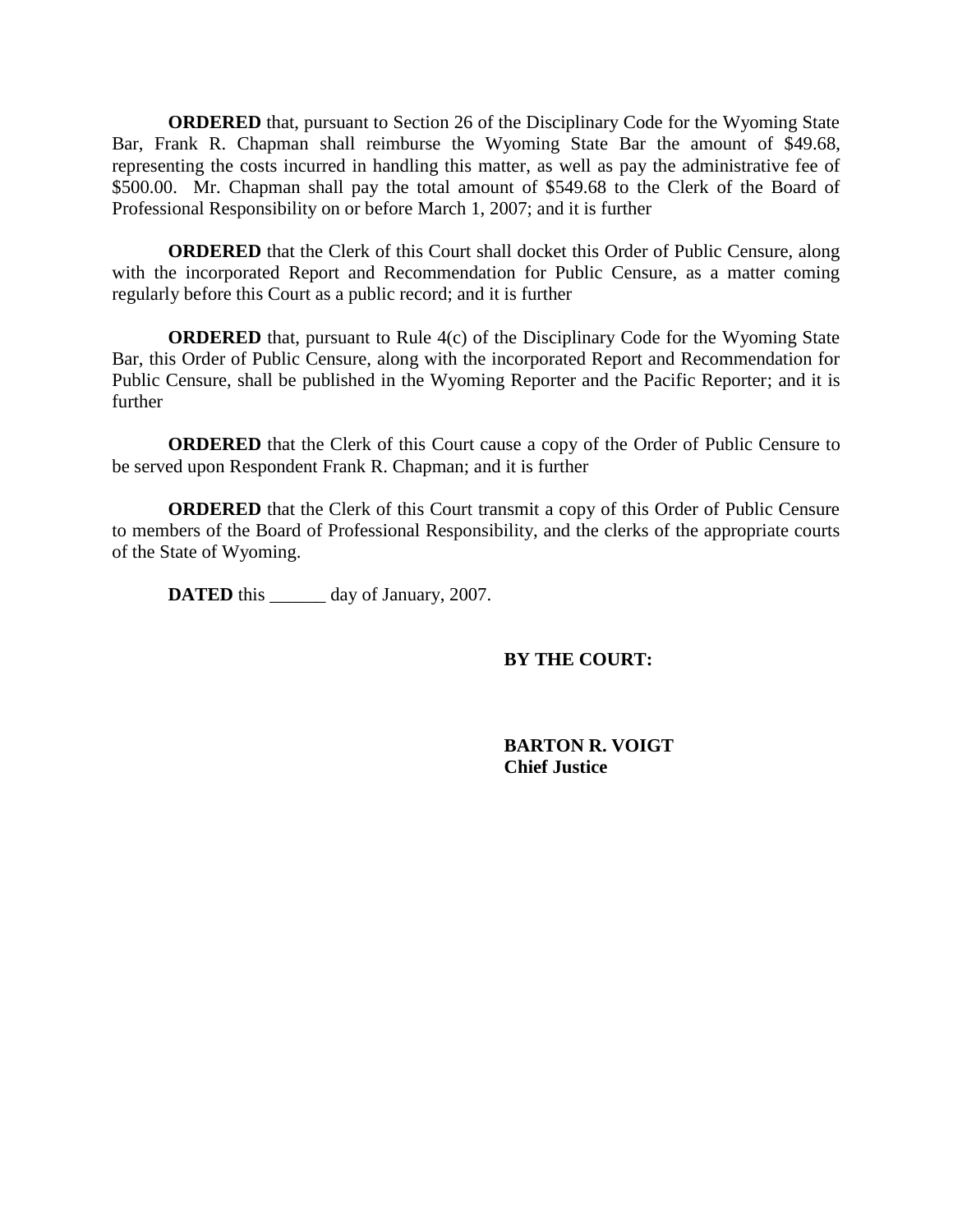## BEFORE THE BOARD OF PROFESSIONAL RESPONSIBILITY WYOMING STATE BAR **STATE OF WYOMING**

| In the matter of                |                            |
|---------------------------------|----------------------------|
| FRANK R. CHAPMAN,               |                            |
| <i>WSB Attorney No. 5-1500,</i> | <b>Docket Nos. 2006-26</b> |
| Respondent.                     |                            |

 $\phi$ 

## REPORT AND RECOMMENDATION FOR PUBLIC CENSURE

The Board of Professional Responsibility makes the following report and recommendation for public censure and additional discipline, with its findings of fact, conclusions of law, and recommendation to the Supreme Court of Wyoming:

## **FINDINGS OF FACT**

1. Respondent is currently an active member of the Wyoming State Bar and has been since 1976. Respondent resides in Casper, Wyoming.

2. In the spring of 2005, Respondent represented plaintiffs in a lawsuit which alleged defamation by defendants. In the course of Respondent's investigation of the matter, during a phone call, Respondent re-recorded an audio tape of statements made by one of two defendants which had originally been recorded by a third party.

3. During formal written discovery from August to December 2005 by defendants, Respondent revealed the contents of the tape but did not reveal the existence of the audio tape or provide it to defendants even though questions and requests were propounded which required that information to be revealed and that tape to be provided. Instead, Respondent objected on the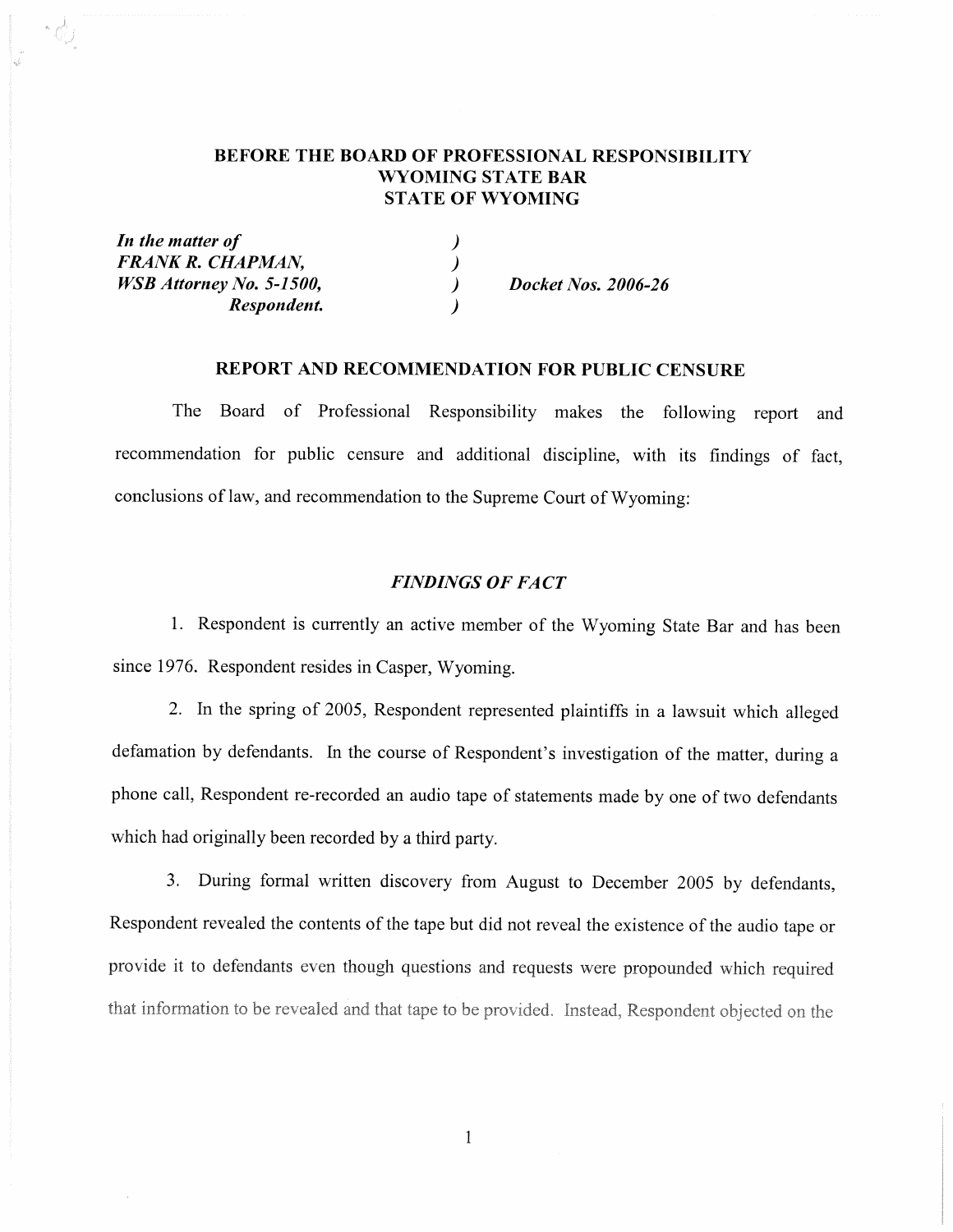basis of work product privilege and did not reveal the existence of the tape. Respondent eventually revealed the existence of the tape and provided a copy of it.

4. Subsequently, defendants filed a motion "in aid of discovery". The Court awarded sanctions (in the form of attorney fees) against Respondent's law firm in the amount of \$5000.00. That amount has been paid.

5. Respondent's conduct in failing to reveal the existence of the tape and failing to provide a copy of it to the opposing party in a timely manner violated Rule 3.4(d) of the Wyoming Rules of Professional Conduct.

#### **CONCLUSIONS OF LAW**

6. Standard 6.23 of the ABA Standards for Imposing Lawyer Sanctions discusses the acts which result in a public censure for violations of Rule 3.4(d): "Reprimand [or public censure] is generally appropriate when a lawyer negligently fails to comply with a court order or rule, and causes injury or potential injury to a client or other party, or causes interference or potential interference with a legal proceeding."

7. ABA Standards for Imposing Lawyer Sanctions 9.1 provides for consideration of aggravating and mitigating circumstances in deciding on an appropriate sanction. Section 9.21 defines aggravating circumstances as "any consideration, or factors that may justify an increase in the degree of discipline to be imposed." Section 9.31 defines mitigating circumstances as "any considerations, or factors that may justify a reduction in the degree of discipline to be imposed."

 $\overline{2}$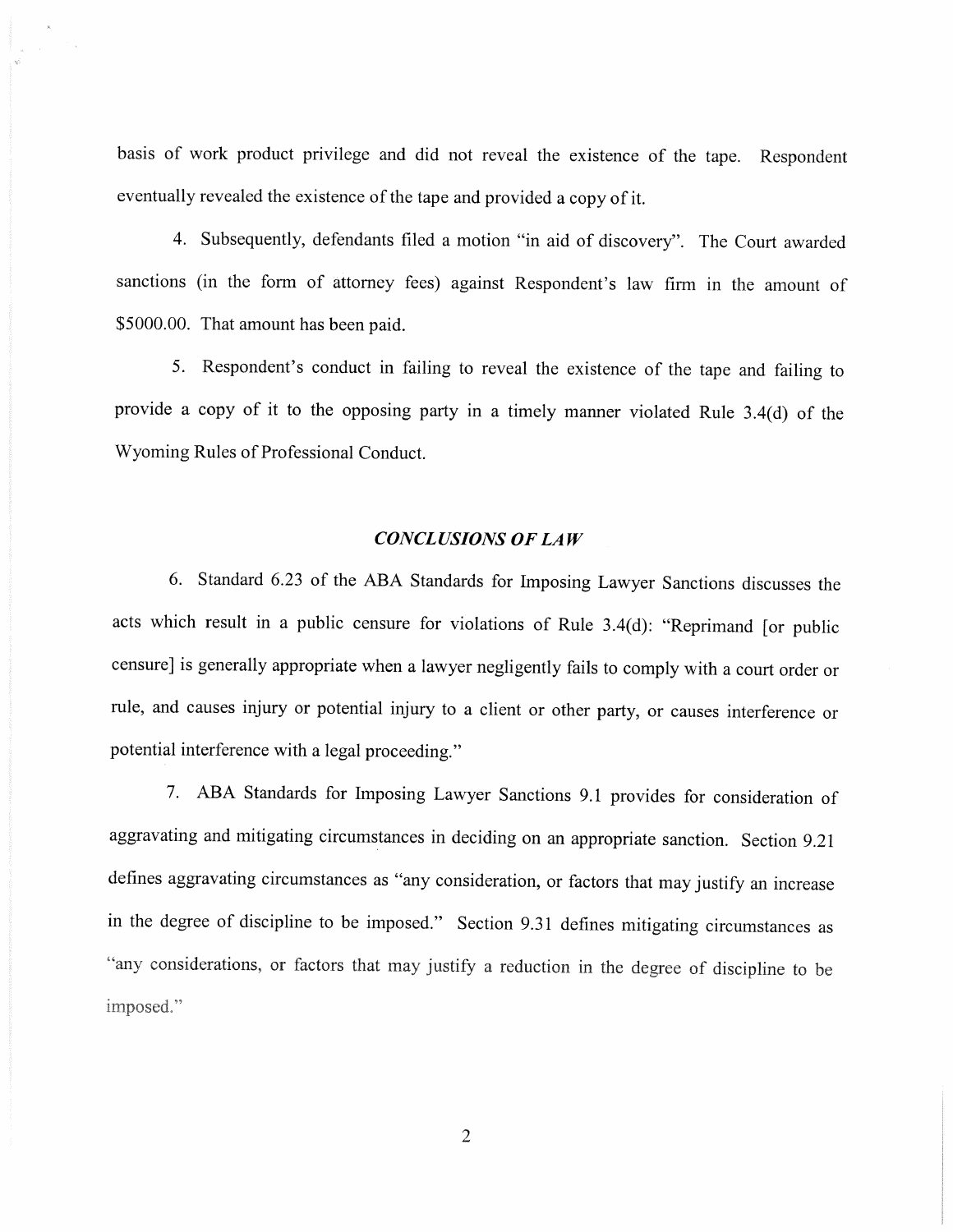a. Applicable aggravating factors in this case are:

i. Section 9.22 (i)---substantial experience in the practice of law.

b. Applicable mitigating factors are:

i. Section 9.32 (a)---absence of a prior disciplinary record, and

ii. Section 9.32 (k)---imposition of other penalties or sanctions.

#### RECOMMENDATION TO THE SUPREME COURT OF WYOMING

8. As an appropriate sanction for his violations of Wyoming Rules of Professional

Conduct, it is recommended that:

a. Respondent receive a public censure which states as follows:

"Casper attorney Frank R. Chapman received a formal public censure by order of the Wyoming Supreme Court on Mr. Chapman violated Rule 3.4(d) of the Wyoming Rules of Professional Conduct by failing to reveal the existence of an audio tape to opposing attorneys when written discovery called for that information to be provided to the opposing party. The contents of the tape were timely revealed but the existence of the tape itself was not. The Wyoming Rules of Professional Conduct regulate the conduct of Wyoming attorneys. In mitigation, Mr. Chapman fully cooperated with the Bars investigation, accepted responsibility for failing to timely disclose the existence of the disputed tape, and has never had any other complaints to the Bar by either clients or other persons against him.

Mr. Chapman stipulated to these facts and consented to this discipline. The Board of Professional Responsibility approved the stipulation, recommending that the Wyoming Supreme Court publicly censure Mr. Chapman and require that he attend additional continuing legal education. After reviewing the record and recommendation, the Wyoming Supreme Court entered its order publicly censuring Mr. Chapman, requiring him to attend additional continuing legal education, and requiring him to pay some of the costs of the Wyoming State Bar for prosecuting this matter."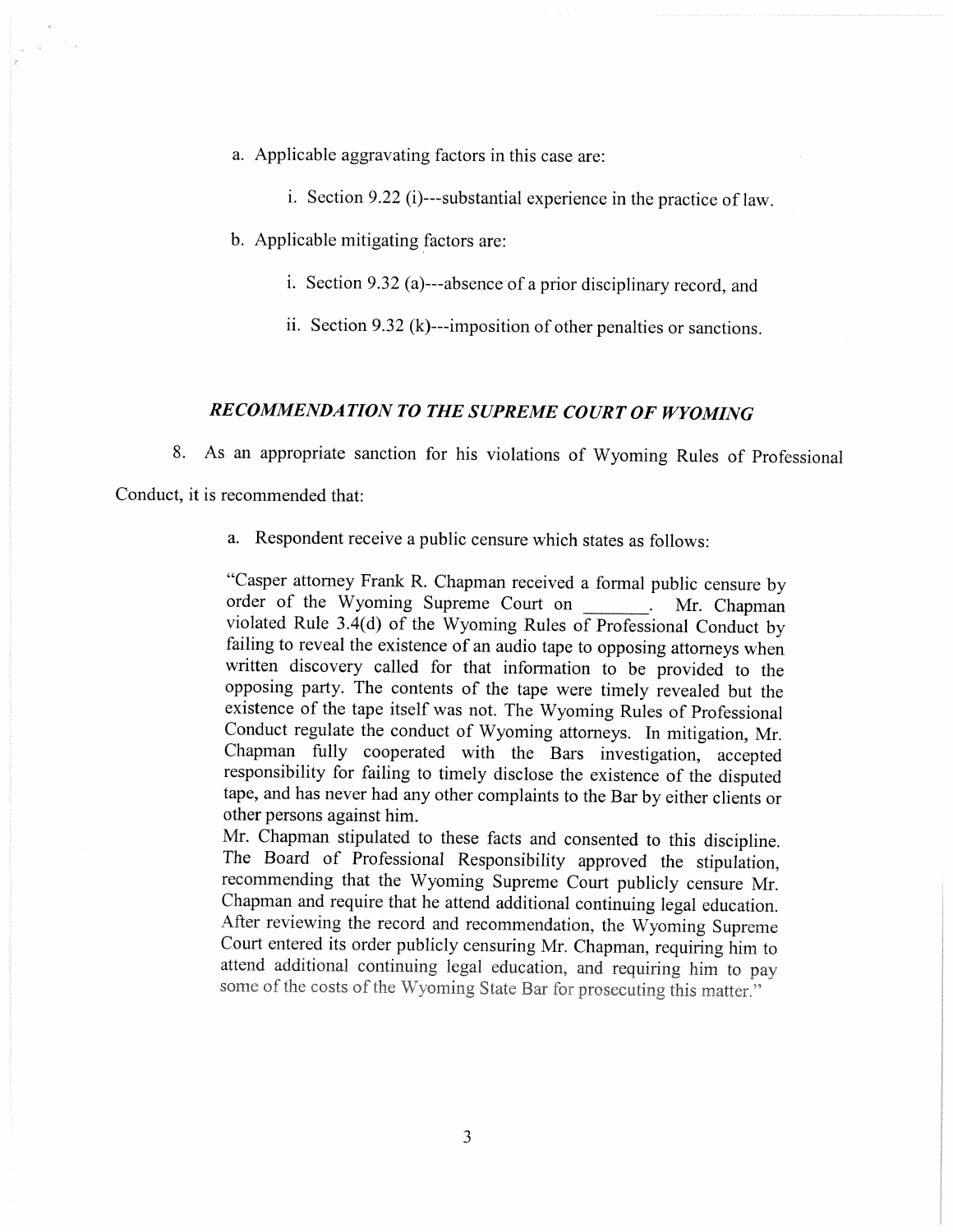- b. Respondent will reimburse the Wyoming State Bar for the costs of handling this matter and pay the administrative fee of \$500.00 no later than 1 January 2007.
- c. Respondent will complete 5 additional CLE hours by 1 June 2007 regarding discovery/privilege issues which must be pre-approved by Bar Counsel. These are in addition to the usual 15 hours required annually.

This decision is unanimously made by a quorum of the Board of Professional BEMIER Responsibility. It is therefore so recommended December  $\sqrt{2\zeta}$ , 2006.

Joe Teig, Chair Board of Professional Responsibility

Copies: **Bar Counsel** Frank Chapman